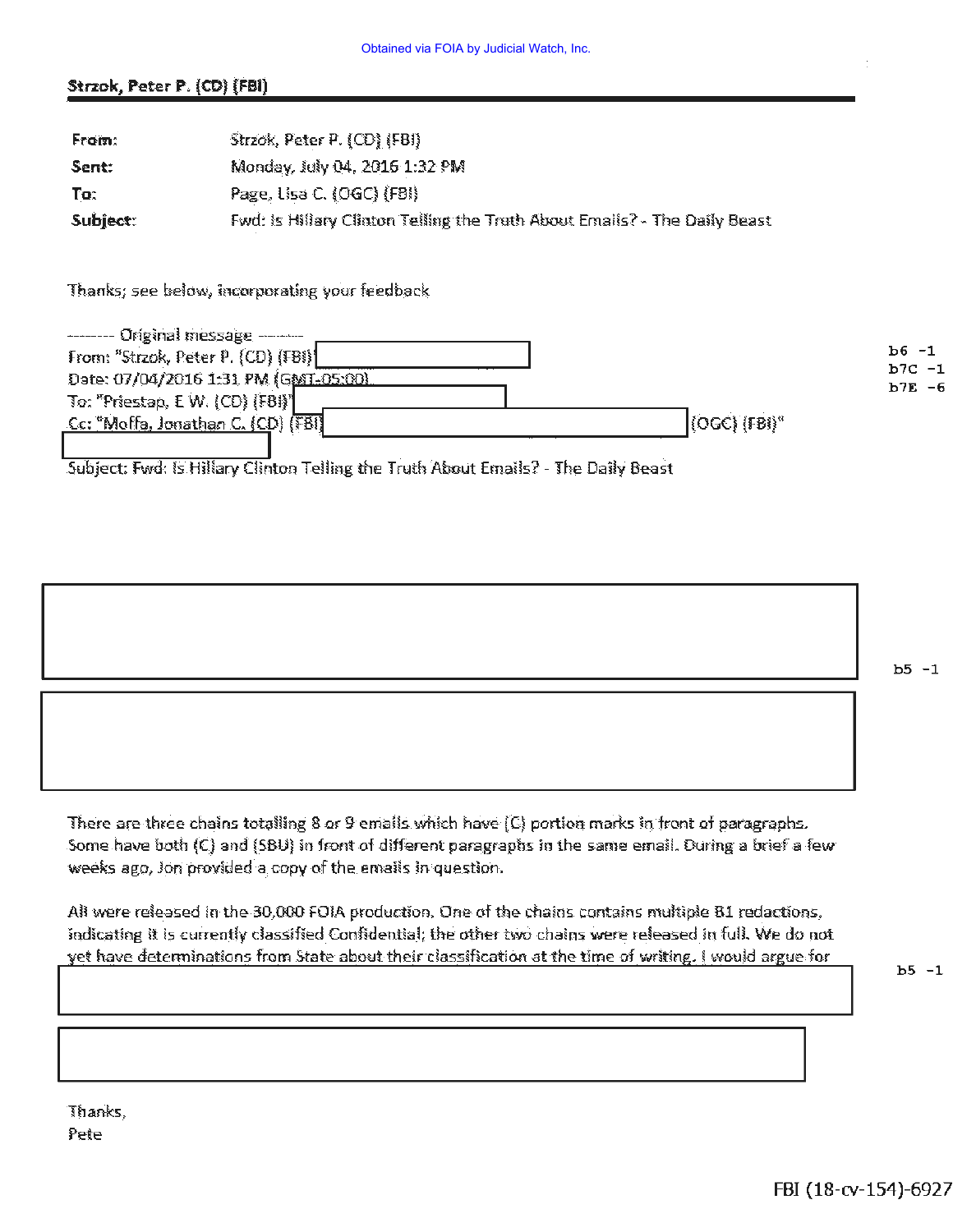http://www.thedailybeast.com/articles/2016/07/03/is-hiflary-clinton-telling-the-truth-aboutimmi güama

# Is Hillary Clinton Telling the Truth About Emails?

By Lauren Carroll and Jon Greenberg

Saturday's news that Hillary Clinton spent more than three hours speaking with the FBI bled into the Sunday news shows, with Clinton again saying she did not send or receive material marked classified through the private email server she used while secretary of state.

"Let me just repeat what I have repeated for many months now," Clinton told NBC's Chuck Todd in a phone interview following her interview with investigators. "I never received nor sent any material that was marked classified."

The line has been part of Clinton's defense since at least last August. Back then, PolitiFact hesitated to rate Clinton's claim because of the fluidity of events and the ongoing investigation.

Eleven months later, we wanted to take a fresh look.

### Classified after the fact

The public became aware that Clinton used a private email server in March 2015. Eventually, Clinton turned over about 30,000 work-related emails to the State Department for public release.

The State Department redacted about 2,000 of those emails before releasing them, saying they contain classified information - including some that have been withheld entirely because they contain "top secret" information.

Clinton's statement focuses on a much narrower and potentially misleading point - that Clinton sent or received material she knew was classified because it was marked.

None of the emails the State Department redacted, or any other emails made public, contained classification markings at the time they were sent, government officials said.

The possibility remains, however, that that she sent or received classified information that was inappropriately left unlabeled - or that Clinton, as head of the department, failed to recognize and deal with information that should have been classified.

Further, because Clinton used a private server, we only have Clinton's word that she turned over all relevant email. It's possible there are emails with classified information on them that she deleted or did not turn over.

Danielle Brian, executive director of the Project on Government Oversight, said Clinton is carefully picking her words.

"On the one hand, I believe that sentence is likely accurate," said Danielle Brian, executive director of the Project on Government Oversight, told PolitiFact. "But I also believe that it is so carefully crafted as en music in mour immersions oursetten withink to whether there were information in have small that chauded FBI (18-CV-154)-6928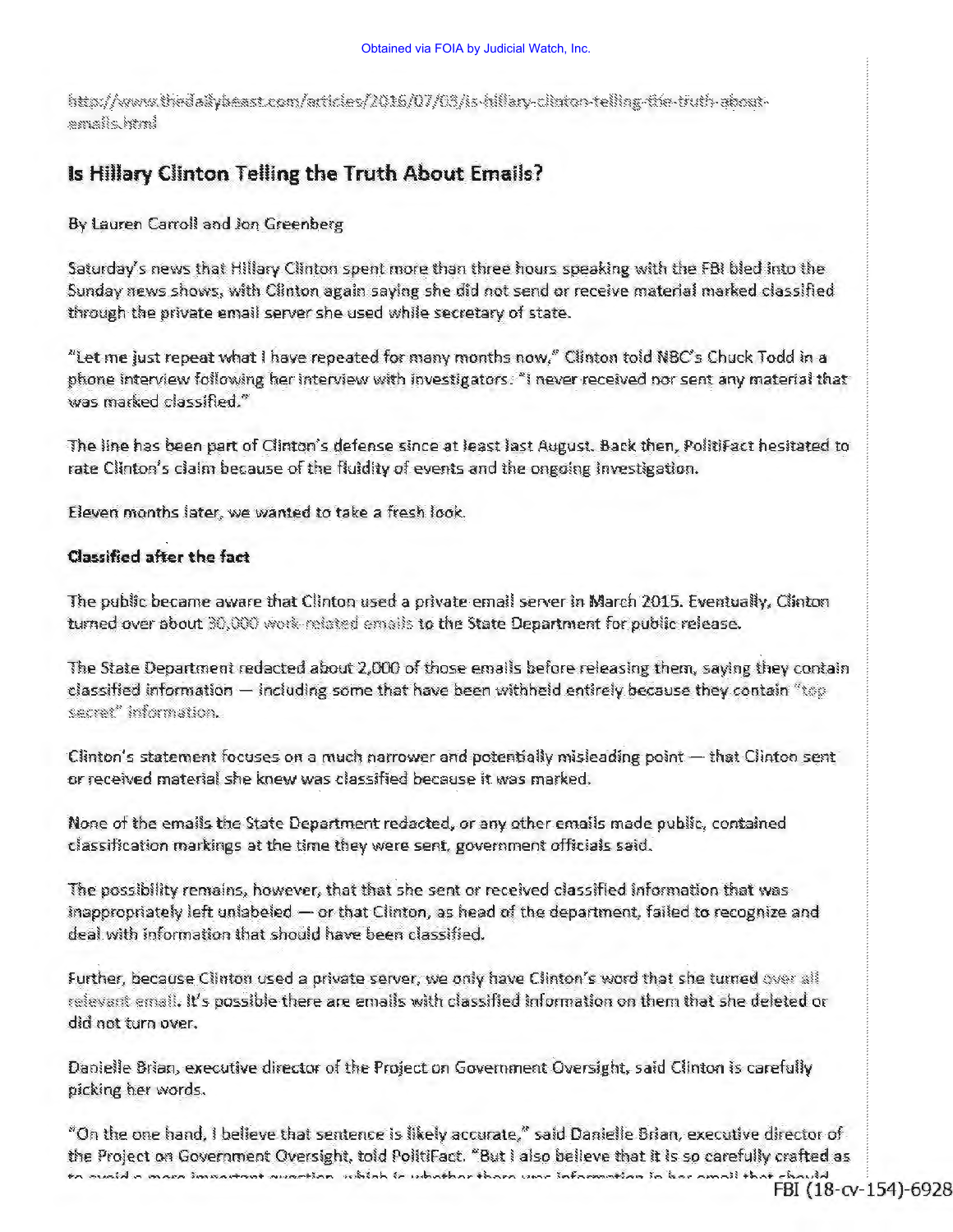Obtained via FOIA by Judicial Watch, Inc.<br>W avveu a more movement question, which is whether there was movement in her entan that shown have been marked classified."

The plot only gets more complicated.

While we know officials retroactively classified portions of emails on Clinton's private server, we do not vet know if any of those emails contained classified information when they first landed in Clinton's server. It's possible that emails that were not marked classified contained classified information.

There's also some disagreement between the State Department and the intelligence community over what was or should have been treated as classified. Government agencies regularly disagree over what should be classified or not, and transparency advocates say the government regularly overclassifies.

Clinton's specific phrasing  $-$  that she never sent or received material "marked classified"  $-$  is likely a critical point for investigators, as it's relevant to the question of Clinton's intent and whether she knowingly mishandled material.

In that sense, Steven Aftergood, director of the Project on Government Secrecy at the Federation of American Scientists, said Clinton's claim might not be misleading.

But it's also true, Aftergood said, "that statement alone does not answer all possible questions about the matter."

Overall, Clinton is focusing on a technical aspect of the government chain of classification, that Information contained within her private email server wasn't "marked" classified. There is no evidence Clinton knowingly sent or received classified information.

But the government classification system is complicated, and Clinton fails to acknowledge that classified information could have moved through her email server without a proper label. Part of the problem is Clinton's private server itself, because only she and her team know what was in the emails she deleted.

We rate the claim Half True.

## Clinton, the Russian 'reset'

On Meet the Press, Sen. Tom Cotton, R-Ark., was asked to explain foreign policy positions that appear more in line with Clinton than Republican presumptive nominee Donald Trump.

it can assure you that I'm not very close to Hillary Clinton. I think she's disqualified herself from " commander in chief by her cavalier attitude towards our nation's secrecy laws," Cotton said. "And she has been responsible for many of the worst decisions of the Obama administration.

"She was literally present when we pressed the reset button with Russia just a few months after Russia had invaded Georgia."

Cotton's talk about Russia is an imperfect but not inaccurate retelling of history. That claim rates Mostly True.

Russia long has had a military presence in the semi-autonomous Georgian regions of South Ossetia